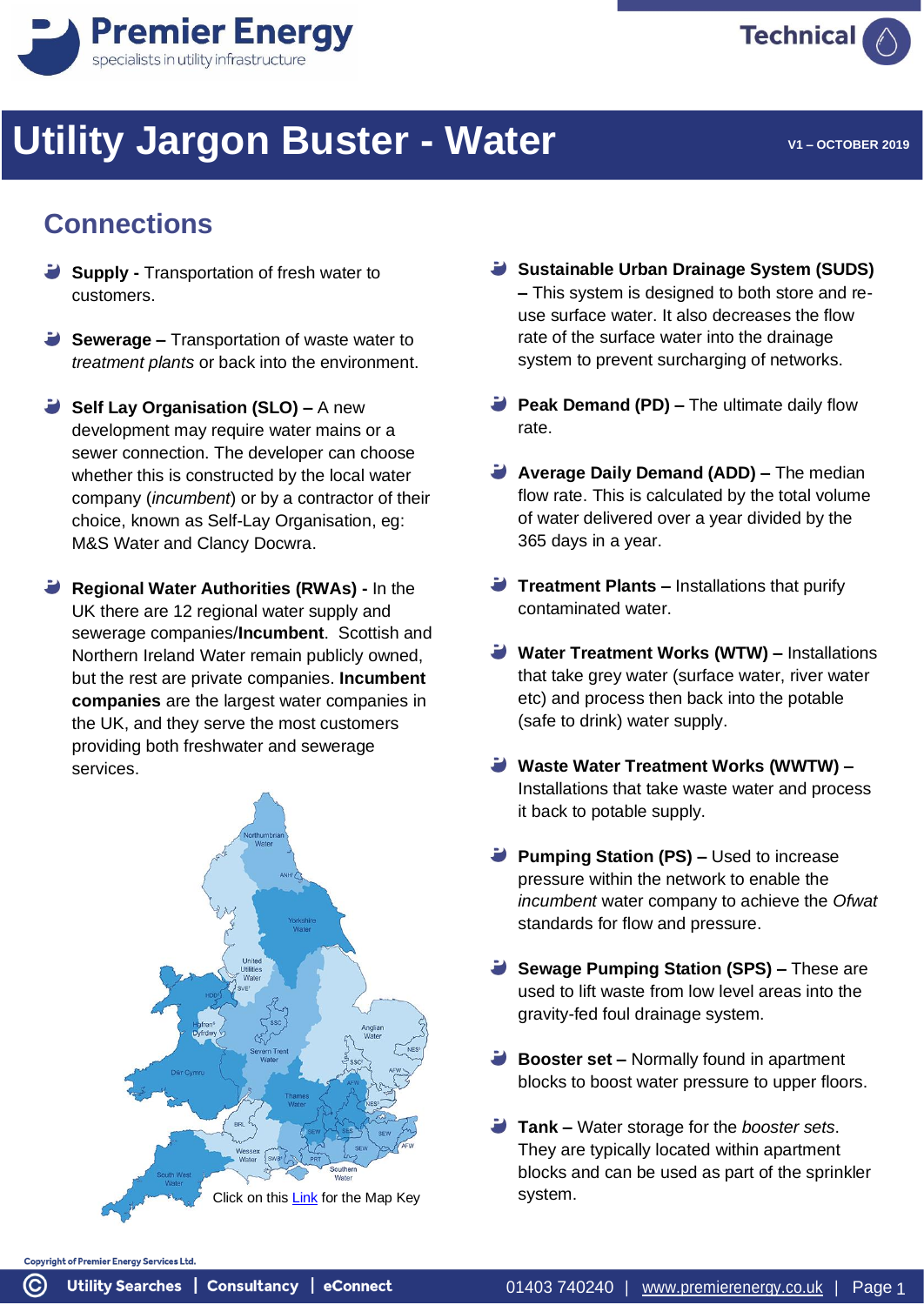



- **Barrier pipes –** To be used in contaminated ground conditions to enable safe delivery of the clean water supply.
- **Litre (I) –** Unit of measurement that equals 1,000 cubic centimetres.
- **Megalitre (MI) –** Unit of measurement that equals a million litres.

#### **Metering**

- **District Meter Area (DMA) –** Measures water usage for the *incumbent* companies. It can be used to monitor leakage areas in a network (not for billing purposes).
- **Standard meter –** Meters that need to be read manually by personnel. Standard meters are used for billing purposes but are being phased out by *Smart Meters*.
- **Automatic Meter Reading (AMR) / Smartcapable –** Meter readings detected by smart devices by either driving or walking close to the meter and picking up the signal emitted. The smart devices then link back to the *incumbent* water company for billing purposes.
- **Advanced Metering Infrastructure (AMI) / Smart Meters –** These meters broadcast readings by mobile mast technology directly back to the *incumbent* water company for billing purposes.

#### **Other**

- **Water Only Company (WOC) –** A company that only provides clean water services.
- **Water and Sewerage Company (WaSC)** A company that provides clean and wastewater services.
- **Ofwat –** The non-ministerial government regulator for the water industry in England and Wales[. https://www.ofwat.gov.uk/](https://www.ofwat.gov.uk/)
- **Lloyds Register –** Operates the *Water Industry Registration Scheme (WIRS)* and *Water Industry Registration Scheme Accredited Entity (WIRSAE).* <https://www.lr.org/en-gb/>
- **Water Industry Registration Scheme (WIRS) –** The *Lloyd's* accreditation scheme for water contractors. They are classified as *SLO's* and provide new connections to existing supplies. <https://www.lr.org/en-gb/utilities/wirs-wirsae/>
- **Water Industry Registration Scheme Accredited Entity (WIRSAE) -** A *Lloyd's*  scheme for water contractors who have fulfilled the scheme requirements. Consequently, they can conduct disconnections & meter installation/replacements. [https://www.lr.org/en-gb-wirs-wirsae-search](https://www.lr.org/en-gb/utilities/water-industry-registration-scheme-wirs-wirsae/search/#search-options)
- **Water Industry Commission for Scotland (WICS) –** The regulator for the water industry in Scotland.<https://www.watercommission.co.uk/>
- **Water Regulations Advisory Scheme (WRAS) –** Protection of public health by preventing contamination of public water supplies.<https://www.wras.co.uk/>
- **New Appointments and Variations (NAVs) –** Limited companies that need to provide a water and/or sewerage service within a region that is managed by the *incumbent* water company. [https://www.ofwat.gov.uk/NAV](https://www.ofwat.gov.uk/regulated-companies/markets/nav-market/)
- **Environment Agency –** A Government Department that regulates areas concerning the environmental impact of the water industry. [https://www.gov.uk/environment-agency](https://www.gov.uk/government/organisations/environment-agency)

**Copyright of Premier Energy Services Ltd.** 

**Technical**